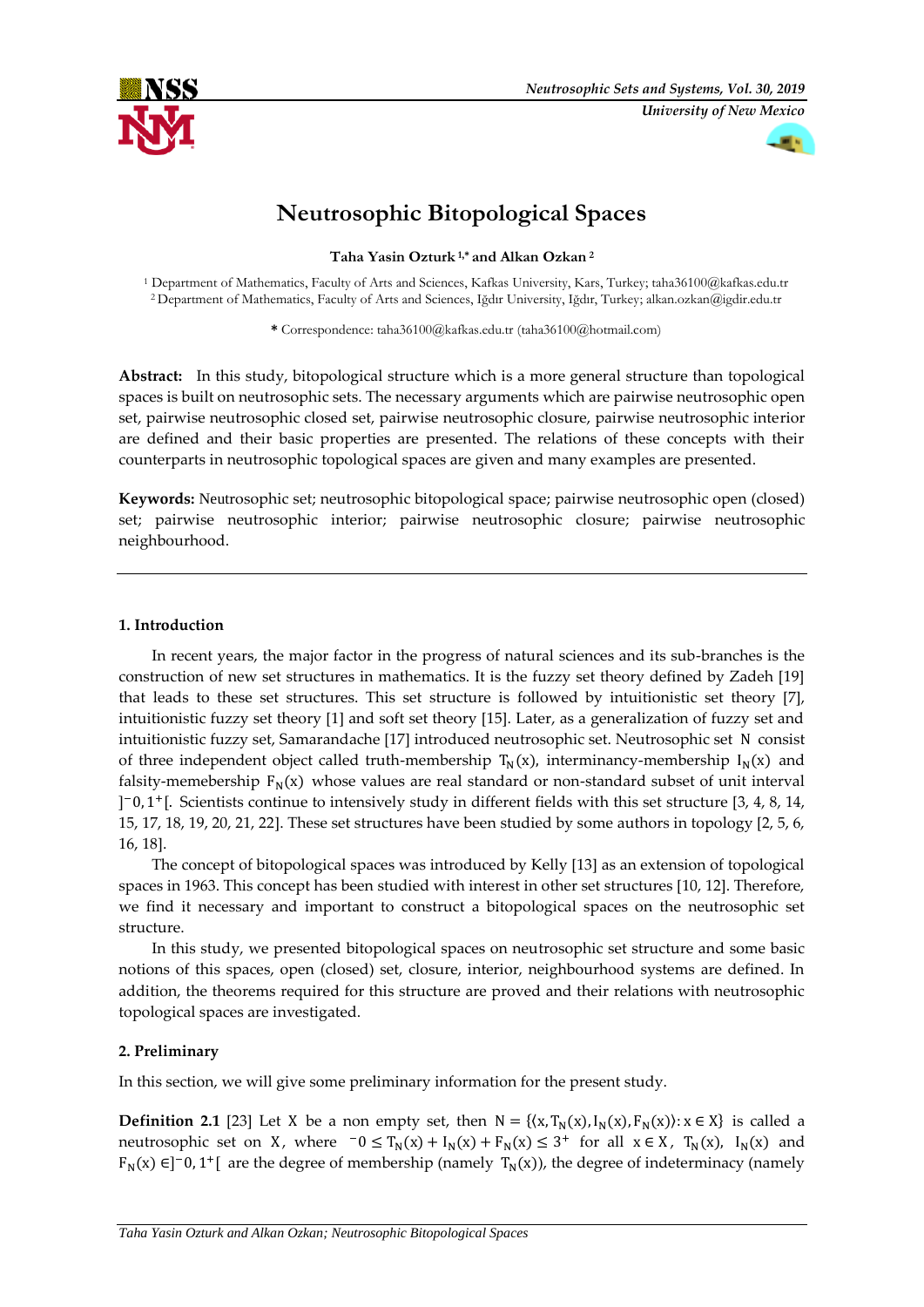$I_N(x)$ ) and the degree of non membership (namely  $F_N(x)$ ) of each  $x \in X$  to the set N respectively. For  $X$ ,  $\aleph(X)$  denotes the collection of all neutrosophic sets of X.

**Definition 2.2** [23] The following statements are true for neutrosophic sets N and M on X: **i)**  $T_N(x) \le T_M(x)$ ,  $I_N(x) \le I_M(x)$  and  $F_N(x) \ge F_M(x)$  for all  $x \in X$  iff  $N \subseteq M$ . **ii)**  $N \subseteq M$  and  $M \subseteq N$  iff  $N = M$ .

**iii)** N ∩ M = { $(x, min{T_N(x), T_M(x)}$ , min{I<sub>N</sub>(x), I<sub>M</sub>(x)}, max{F<sub>N</sub>(x), F<sub>M</sub>(x)}): x ∈ X}.

**iv)** N ∪ M = { $(x, max{T_N(x), T_M(x)}$ , max{I<sub>N</sub>(x), I<sub>M</sub>(x)}, min{F<sub>N</sub>(x), F<sub>M</sub>(x)}): x ∈ X}.

More generally, the intersection and the union of a collection of neutrosophic sets  $\{N_i\}_{i\in I}$ , are defined by:

$$
\bigcap_{i \in I} N_i = \{ \langle x, \inf \{ T_{N_i}(x) \}, \inf \{ I_{N_i}(x) \}, \sup \{ F_{N_i}(x) \} \rangle : x \in X \},
$$
  
\n
$$
\bigcup_{i \in I} N_i = \{ \langle x, \sup \{ T_{N_i}(x) \}, \sup \{ I_{N_i}(x) \}, \inf \{ F_{N_i}(x) \} \rangle : x \in X \}.
$$

**v**) N is called neutrosophic universal set, denoted by  $1_x$ , if  $T_N(x) = 1$ ,  $I_N(x) = 1$  and  $F_N(x) = 0$ for all  $x \in X$ .

**vi)** N is called neutrosophic empty set, denoted by  $0_X$ , if  $T_N(x) = 0$ ,  $I_N(x) = 0$  and  $F_N(x) = 1$  for all  $x \in X$ .

**vii)** N\M = { $\langle x, |T_N(x) - T_M(x)|, |I_N(x) - I_M(x)|, 1 - |F_N(x) - F_M(x)| \rangle: x \in X$ . Clearly, the neutrosophic complements of  $1_X$  and  $0_X$  are defined:

$$
(1_X)^c = 1_X \setminus 1_X = \langle x, 0, 0, 1 \rangle = 0_X, (0_X)^c = 1_X \setminus 0_X = \langle x, 1, 1, 0 \rangle = 1_X.
$$

**Proposition 2.1** [23] Let  $N_1$ ,  $N_2$ ,  $N_3$  and  $N_4 \in \mathfrak{X}(X)$ . Then followings hold: **i**)  $N_1 \cap N_3 \subseteq N_2 \cap N_4$  and  $N_1 \cup N_3 \subseteq N_2 \cup N_4$ , if  $N_1 \subseteq N_2$  and  $N_3 \subseteq N_4$ , **ii)**  $(N_1^c)^c = N_1$  and  $N_1 \subseteq N_2$ , if  $N_2^c \subseteq N_1^c$ , **iii)**  $(N_1 \cap N_2)^c = N_1^c \cup N_2^c$  and  $(N_1 \cup N_2)^c = N_1^c \cap N_2^c$ .

**Definition 2.3** [22] Let X be a non empty set. A neutrosophic topology on X is a subfamily  $\tau^N$  of  $\aleph(X)$  such that  $1_X$  and  $0_X$  belong to  $\tau^n$ ,  $\tau^n$  is closed under arbitrary union and  $\tau^n$  is closed finite intersection. Then  $(X, \tau^n)$  is called neutrosophic topological space, members of  $\tau^n$  are known as neutrosophic open sets and their complements are neutrosophic closed sets. For a neutrosophic set N over X, the neutrosophic interior and the neutrosophic closure of N are defined as:  $int<sup>n</sup>(N) = ∪$  $\{G: G \subseteq N, G \in \tau^n\}$  and  $cl^n(N) = \cap \{F: N \subseteq F, F^c \in \tau^n\}.$ 

**Definition 2.4** [9] Let X be a non empty set. If  $\alpha$ ,  $\beta$ ,  $\gamma$  be real standard or non standard subsets of ]<sup>-</sup>0, 1<sup>+</sup>[, then the neutrosophic set  $x_{\alpha,\beta,\gamma}$  is called a neutrosophic point in given by

$$
x_{\alpha,\beta,\gamma}(y) = \begin{cases} (\alpha,\beta,\gamma), & \text{if } x = y \\ (0,0,1), & \text{if } x \neq y \end{cases}
$$

for  $y \in X$  is called the support of  $x_{\alpha,\beta,\gamma}$ .

It is clear that every neutrosophic set is the union of its neutrosophic points.

**Definition 2.5** [9] Let  $N \in \mathcal{X}(X)$ . We say that  $x_{\alpha, \beta, \gamma} \in N$  read as belonging to the neutrosophic set N whenever  $\alpha \leq T_N(x)$ ,  $\beta \leq I_N(x)$  and  $\gamma \geq F_N(x)$ .

**Definition 2.6** [11] A subcollection  $\tau_n^*$  of neutrosophic sets on a non empty set X is said to be a neutrosophic supra topology on X if the sets  $1_x$ ,  $0_x \in \tau_n^*$  and  $\bigcup_{k=1}^{\infty}$  $\bigcup_{i=1}^{\infty} N_i \in \tau_n^*$  for  $\{N_i\}_{i=1}^{\infty} \in \tau_n^*$ . Then  $(X, \tau_n^*)$  is called neutrosophic supra topological space on X.

### **3. Neutrosophic Bitopological Spaces**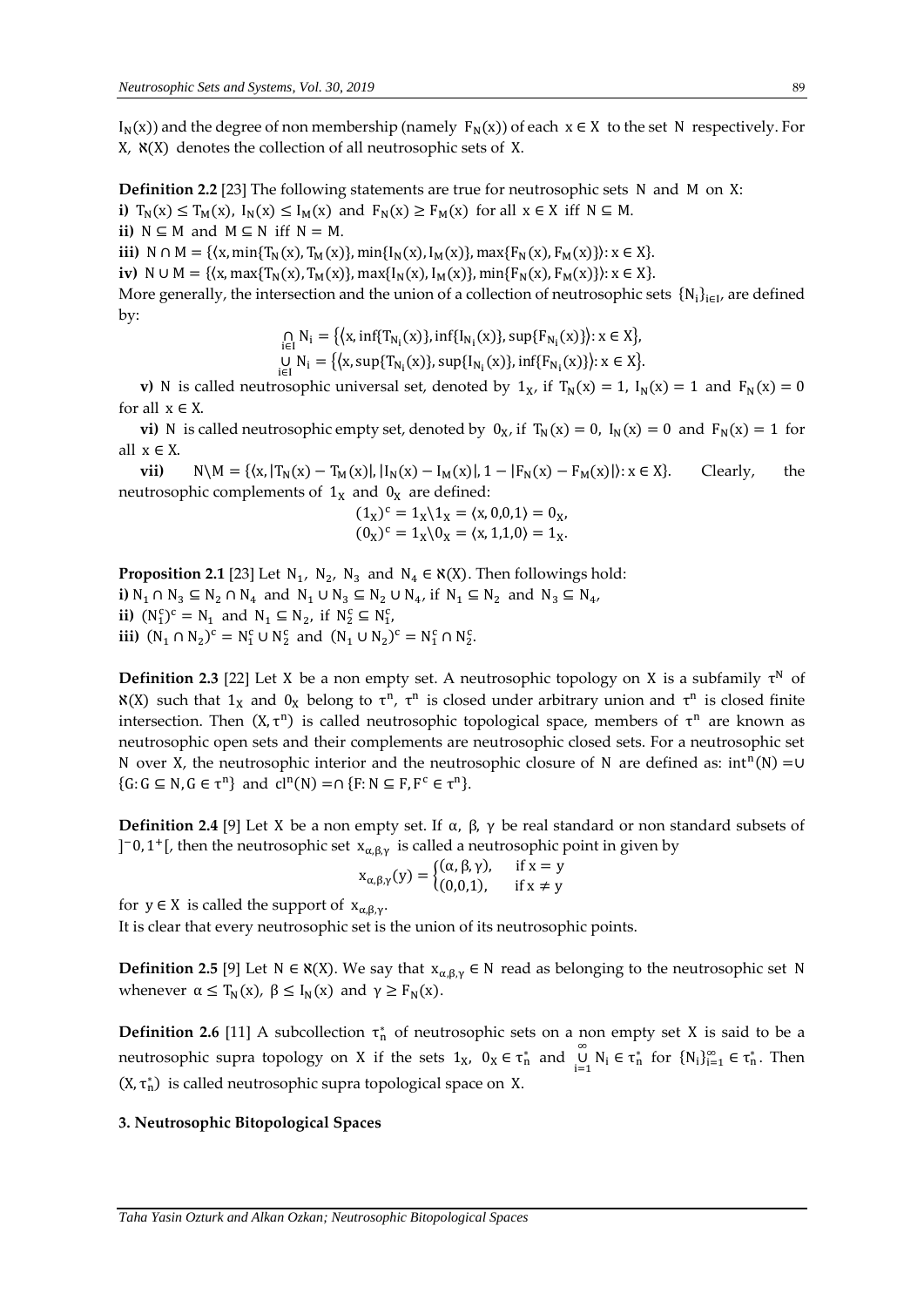**Definition 3.1** Let  $(X, \tau_1^n)$  and  $(X, \tau_2^n)$  be the two different neutrosophic topologies on X. Then  $(X, \tau_1^n, \tau_2^n)$  is called a neutrosophic bitopological space.

**Definition 3.2** Let  $(X, \tau_1^n, \tau_2^n)$  be a neutrosophic bitopological space. A neutrosophic set  $N =$  $\{(x, T_N(x), I_N(x), F_N(x)) : x \in X\}$  over X is said to be a pairwise neutrosophic open set in  $(X, \tau_1^n, \tau_2^n)$  if there exist a neutrosophic open set  $N_1 = \{(x, T_{N_1}(x), I_{N_1}(x), F_{N_1}(x)): x \in X\}$  in  $\tau_1^n$  and a neutrosophic open set  $N_2 = \{(x, T_{N_2}(x), I_{N_2}(x), F_{N_2}(x)) : x \in X\}$  in  $\tau_2^n$  $\tau_2^n$ such that  $N = N_1 \cup N_2 =$  $\{\langle x, \max\{T_{N_1}(x), T_{N_2}(x)\}, \max\{I_{N_1}(x), I_{N_2}(x)\}, \min\{F_{N_1}(x), F_{N_2}(x)\}\rangle: x \in X\}.$ 

**Definition 3.3** Let (X, τ<sup>n</sup>, τ<sup>n</sup>) be a neutrosophic bitopological space. A neutrosophic set N over X is said to be a pairwise neutrosophic closed set in  $(X, \tau_1^n, \tau_2^n)$  if its neutrosophic complement is a pairwise neutrosophic open set in  $(X, \tau_1^n, \tau_2^n)$  . Obviously, a neutrosophic set  $C =$  $\{(x, T_C(x), I_C(x), F_C(x)) : x \in X\}$  over X is a pairwise neutrosophic closed set in  $(X, \tau_1^n, \tau_2^n)$  if there exist a neutrosophic closed set  $C_1 = \{(x, T_{C_1}(x), I_{C_1}(x), F_{C_1}(x)): x \in X\}$  in  $(\tau_1^n)^c$  and a neutrosophic closed set  $C_2 = \{(x, T_{C_2}(x), I_{C_2}(x), F_{C_2}(x)) : x \in X\}$  in  $(\tau_2^n)$  $\binom{n}{2}$ c such that  $C = C_1 \cap C_2 =$  $\{\langle x, \min\{T_{C_1}(x), T_{C_2}(x)\}, \min\{I_{C_1}(x), I_{C_2}(x)\}, \max\{F_{C_1}(x), F_{C_2}(x)\}\rangle: x \in X\}$ , where

 $(\tau_i^n)^c = \{ N^c \in \mathfrak{K}(X) : N \in \tau_i^n \}, i = 1, 2.$ 

The family of all pairwise neutrosophic open (closed) sets in  $(X, \tau_1^n, \tau_2^n)$  is denoted by PNO(X,  $\tau_1^n, \tau_2^n$ )  $[PNC(X, \tau_1^n, \tau_2^n)]$ , respectively.

**Example 3.1** Let  $X = \{a, b, c\}$ . We think that following neutrosophic set over X.

 $N_1 = \{(a, 0.3, 0.2, 0.5), (b, 0.6, 0.5, 0.3), (c, 0.7, 0.1, 0.9)\},\$  $N_2 = \{(a, 0.4, 0.1, 0.3), (b, 0.2, 0.6, 0.7), (c, 0.1, 0.3, 0.4)\},\$  $N_3 = \{(a, 0.3, 0.1, 0.5), (b, 0.2, 0.5, 0.7), (c, 0.1, 0.1, 0.9)\},\$  $N_4 = \{(a, 0.4, 0.2, 0.3), (b, 0.6, 0.6, 0.3), (c, 0.7, 0.3, 0.4)\}\$ 

and

$$
M_1 = \{ \langle a, 0.1, 0.2, 0.3 \rangle, \langle b, 0.2, 0.1, 0.4 \rangle, \langle c, 0.5, 0.2, 0.4 \rangle \},
$$

 $M_2 = \{(a, 0.7, 0.3, 0.1), (b, 0.7, 0.8, 0.2), (c, 0.9, 0.8, 0.3)\}.$ 

Then  $(X, \tau_1^n, \tau_2^n)$  is a neutrosophic bitopological space, where

$$
\tau_1^n = \{0_X, 1_X, N_1, N_2, N_3, N_4\},
$$
  

$$
\tau_2^n = \{0_X, 1_X, M_1, M_2\}.
$$

Obviously,

 $\tau_{12}^n = \tau_1^n \cup \tau_2^n \cup \{N_1 \cup M_1, N_2 \cup M_1, N_3 \cup M_1\}$ 

because the neutrosophic sets  $N_1 \cup M_1$ ,  $N_2 \cup M_1$  and  $N_3 \cup M_1$  not belong to either  $\tau_1^n$  nor  $\tau_2^n$ .

**Theorem 3.1** Let  $(X, \tau_1^n, \tau_2^n)$  be a neutrosophic bitopological space. Then,

**1.**  $0<sub>X</sub>$  and  $1<sub>X</sub>$  are pairwise neutrosophic open sets and pairwise neutrosophic closed sets.

 **2.** An arbitrary neutrosophic union of pairwise neutrosophic open sets is a pairwise neutrosophic open set.

 **3.** An arbitrary neutrosophic intersection of pairwise neutrosophic closed sets is a pairwise neutrosophic closed set.

Proof. 1. Since  $0_X \in \tau_1^n$ ,  $\tau_2^n$  and  $0_X \cup 0_X = 0_X$ , then  $0_X$  is a pairwise neutrosophic open set. Similarly,  $1<sub>X</sub>$  is a pairwise neutrosophic open set.

2. Let  $\{(N_i): i \in I\} \subseteq \text{PNO}(X, \tau_1^n, \tau_2^n)$ . Then  $N_i$  is a pairwise neutrosophic open set for all  $i \in I$ , therefore there exist  $N_i^1 \in \tau_1^n$  and  $N_i^2 \in \tau_2^n$  such that  $N_i = N_i^1 \cup N_i^2$  for all  $i \in I$  which implies that

$$
\bigcup_{i \in I} N_i = \bigcup_{i \in I} \left[ N_i^1 \cup N_i^2 \right] = \left[ \bigcup_{i \in I} N_i^1 \right] \cup \left[ \bigcup_{i \in I} N_i^2 \right].
$$

Now, since  $\tau_1^n$  and  $\tau_2^n$  are neutrosophic topologies, then  $\bigcup_{i \in I} N_i^1 \big] \in \tau_1^n$  and  $\bigcup_{i \in I} N_i^2 \big] \in \tau_2^n$ . Therefore, ∪  $N_i$  is a pairwise neutrosophic open set.

3. It is immediate from the Definition 9, Proposition 1.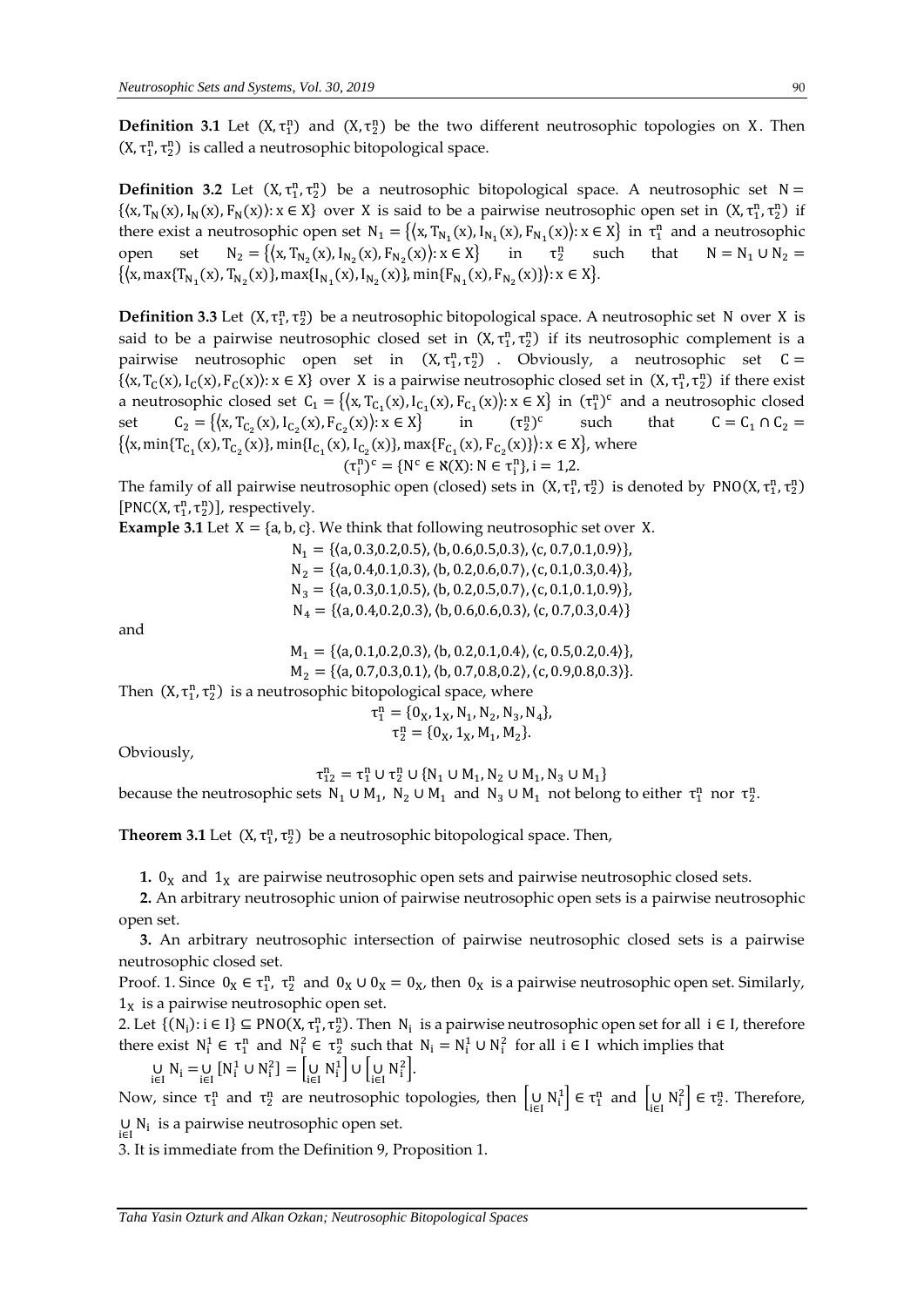**Corollary 3.1** Let  $(X, \tau_1^n, \tau_2^n)$  be a neutrosophic bitopological space. Then, the family of all pairwise neutrosophic open sets is a supra neutrosophic topology on X. This supra neutrosophic topology we denoted by  $\tau_{12}^n$ .

**Remark 3.1** The Example 1 show that:

- **1**.  $\tau_{12}^n$  is not neutrosophic topology in general.
- **2.** The finite neutrosophic intersection of pairwise neutrosophic open sets need not be a pairwise neutrosophic open set.
- **3.** The arbitrary neutrosophic union of pairwise neutrosophic closed sets need not be a pairwise neutrosophic closed set.

**Theorem 3.2** Let  $(X, \tau_1^n, \tau_2^n)$  be a neutrosophic bitopological space. Then,

- **1.** Every  $\tau_i^n$  –open neutrosophic set is a pairwise neutrosophic open set  $i = 1, 2, i.e., \tau_1^n \cup \tau_2^n \subseteq \tau_{12}^n$ .
- **2.** Every  $\tau_i^n$  closed neutrosophic set is a pairwise neutrosophic closed set i = 1,2, i.e.,  $(\tau_i^n)^c$   $\cup$  $(\tau_2^n)^c \subseteq (\tau_{12}^n)^c$ .

**3.** If  $\tau_1^n \subseteq \tau_2^n$ , then  $\tau_{12}^n = \tau_2^n$  and  $(\tau_{12}^n)^c = (\tau_2^n)^c$ . Proof. Straightforward.

**Definition 3.4** Let  $(X, \tau_1^n, \tau_2^n)$  be a neutrosophic bitopological space and  $N \in \mathcal{X}(X)$ . The pairwise neutrosophic closure of N, denoted by  $cl_p^n(N)$ , is the neutrosophic intersection of all pairwise neutrosophic closed super sets of N, i.e.,

 $\text{cl}_{p}^{n}(N) = \cap \{C \in (\tau_{12}^{n})^{c}: N \subseteq C\}.$ 

It is clear that  $\text{cl}_{p}^{n}(N)$  is the smallest pairwise neutrosophic closed set containing N.

**Example 3.2** Let  $(X, \tau_1^n, \tau_2^n)$  be the same as in Example 1 and G = { $(a, 0.7, 0.8, 0.7)$ ,  $(b, 0.5, 0.4, 0.6)$ ,  $(c, 0.8, 0.7, 0.5)$ } be a neutrosophic set over X. Now, we need to determine pairwise neutrosophic closed sets in  $(X, \tau_1^n, \tau_2^n)$  to find  $cl_p^n(G)$ . Then,  $N_1^c = \{(a, 0.7, 0.8, 0.5), (b, 0.4, 0.5, 0.7), (c, 0.3, 0.9, 0.1)\}\,$  $N_2^c = \{(a, 0.6, 0.9, 0.7), (b, 0.8, 0.4, 0.3), (c, 0.9, 0.7, 0.6)\}\$  $N_3^c = \{(a, 0.7, 0.9, 0.5), (b, 0.8, 0.5, 0.3), (c, 0.9, 0.9, 0.1)\}\$  $N_4^c = \{(a, 0.6, 0.8, 0.7), (b, 0.4, 0.4, 0.7), (c, 0.3, 0.7, 0.6)\}\,$ 

and

 $M_1^c = \{(a, 0.9, 0.8, 0.7), (b, 0.8, 0.9, 0.6), (c, 0.5, 0.8, 0.6)\}\$  $M_2^c = \{(a, 0.3, 0.7, 0.9), (b, 0.3, 0.2, 0.8), (c, 0.1, 0.2, 0.7)\}.$ 

 $(N_1 \cup M_1)^c = \{(a, 0.7, 0.8, 0.7), (b, 0.4, 0.5, 0.7), (c, 0.3, 0.8, 0.6)\}$  $(N_2 \cup M_1)^c = \{(a, 0.6, 0.8, 0.7), (b, 0.8, 0.4, 0.6), (c, 0.5, 0.7, 0.6)\}$  $(N_3 \cup M_1)^c = \{(a, 0.7, 0.8, 0.7), (b, 0.8, 0.5, 0.6), (c, 0.5, 0.8, 0.6)\}$ 

In here, the pairwise neutrosophic closed sets which contains G are  $N_3^c$  and  $1_X$  it follows that  $\text{cl}_p^n(G) = \text{N}_3^c \cap 1_\text{X}$ . Therefore,  $\text{cl}_p^n(G) = \text{N}_3^c$ .

**Theorem 3.3** Let  $(X, \tau_1^n, \tau_2^n)$  be a neutrosophic bitopological space and N, M  $\in \mathcal{R}(X)$ . Then,

**1.**  $cl_p^n(0_X) = 0_X$  and  $cl_p^n(1_X) = 1_X$ .

- **2.**  $N \subseteq cl_p^n(N)$ .
- **3.** N is a pairwise neutrosophic closed set iff  $\text{cl}_{p}^{n}(N) = N$ .
- 4.  $N \subseteq M \Rightarrow cl_p^n(N) \subseteq cl_p^n(M)$ .
- **5.**  $\mathrm{cl}_{\mathrm{p}}^{\mathrm{n}}(\mathrm{N}) \cup \mathrm{cl}_{\mathrm{p}}^{\mathrm{n}}(\mathrm{M}) \subseteq \mathrm{cl}_{\mathrm{p}}^{\mathrm{n}}(\mathrm{N} \cup \mathrm{M}).$
- **6.**  $\text{cl}_{\text{p}}^{\text{n}}[\text{cl}_{\text{p}}^{\text{n}}(\text{N})] = \text{cl}_{\text{p}}^{\text{n}}(\text{N})$ , i.e.,  $\text{cl}_{\text{p}}^{\text{n}}(\text{N})$  is a pairwise neutrosophic closed set.

Proof. Straightforward.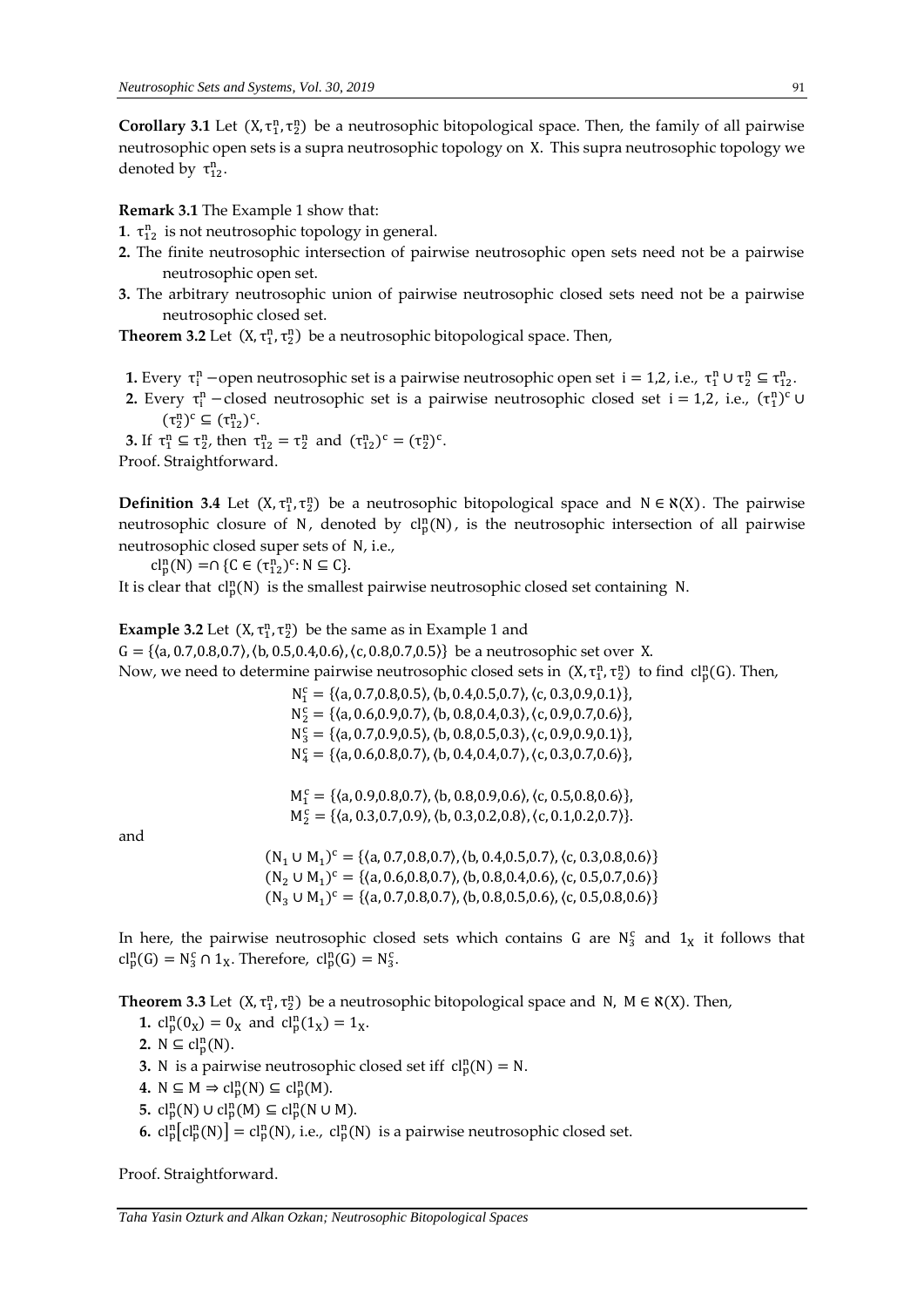**Theorem 3.4** Let  $(X, \tau_1^n, \tau_2^n)$  be a neutrosophic bitopological space and  $N \in \aleph(X)$ . Then,

$$
x_{\alpha,\beta,\gamma} \in cl_p^n(N) \Leftrightarrow U_{x_{\alpha,\beta,\gamma}} \cap N \neq 0_X, \forall U_{x_{\alpha,\beta,\gamma}} \in \tau_{12}^n(x_{\alpha,\beta,\gamma}),
$$

where  $U_{x_{\alpha,\beta,\gamma}}$  is any pairwise neutrosophic open set contains  $x_{\alpha,\beta,\gamma}$  and  $\tau_{12}^n(x_{\alpha,\beta,\gamma})$  is the family of all pairwise neutrosophic open sets contains  $x_{\alpha,\beta,\gamma}$ .

Proof. Let  $x_{\alpha,\beta,\gamma} \in \text{cl}_p^n(N)$  and suppose that there exists  $U_{x_{\alpha,\beta,\gamma}} \in \tau_{12}^n(x_{\alpha,\beta,\gamma})$  such that  $U_{x_{\alpha,\beta,\gamma}} \cap N = 0_X$ . Then  $N \subseteq (U_{x_{\alpha,\beta,\gamma}})^c$ , thus  $cl_p^n(N) \subseteq cl_p^n(U_{x_{\alpha,\beta,\gamma}})^c = (U_{x_{\alpha,\beta,\gamma}})^c$  which implies  $cl_p^n(N) \cap U_{x_{\alpha,\beta,\gamma}} = 0_x$ , a contradiction.

Conversely, assume that  $x_{\alpha,\beta,\gamma} \notin cl_p^n(N)$ , then  $x_{\alpha,\beta,\gamma} \in [cl_p^n(N)]^c$ . Thus,  $[cl_p^n(N)]^c \in \tau_{12}^n(x_{\alpha,\beta,\gamma})$ , so, by hypothesis,  $\left[\text{cl}_{p}^{n}(N)\right]^{c} \cap N \neq 0_{X}$ , a contradiction.

**Theorem 3.5** Let  $(X, \tau_1^n, \tau_2^n)$  be a neutrosophic bitopological space. A neutrosophic set N over X is a pairwise neutrosophic closed set iff  $N = \text{cl}_{\tau_1}^n(N) \cap \text{cl}_{\tau_2}^n(N)$ .

Proof. Suppose that N is a pairwise neutrosophic closed set and  $x_{\alpha,\beta,\gamma} \notin N$ . Then,  $x_{\alpha,\beta,\gamma} \notin cl_p^n(N)$ . Thus, [by Theorem 4], there exists  $U_{x_{\alpha,\beta,\gamma}} \in \tau_{12}^n(x_{\alpha,\beta,\gamma})$  such that  $U_{x_{\alpha,\beta,\gamma}} \cap N = 0_X$ . Since  $U_{x_{\alpha,\beta,\gamma}} \in$  $\tau_{12}^n(x_{\alpha,\beta,\gamma})$ , then there exists  $M_1 \in \tau_1^n$  and  $M_2 \in \tau_2^n$  such that  $U_{x_{\alpha,\beta,\gamma}} = M_1 \cup M_2$ . Hence,  $(M_1 \cup M_2) \cap$  $N = 0_X$  it follows that  $M_1 \cap N = 0_X$  and  $M_2 \cap N = 0_X$ . Since  $x_{\alpha,\beta,\gamma} \in U_{x_{\alpha,\beta,\gamma}}$ , then  $x_{\alpha,\beta,\gamma} \in M_1$  or  $x_{\alpha,\beta,\gamma} \in M_2$  implies,  $x_{\alpha,\beta,\gamma} \notin \text{cl}_{\tau_1}^n(N)$  or  $x_{\alpha,\beta,\gamma} \notin \text{cl}_{\tau_2}^n(N)$ . Therefore,  $x_{\alpha,\beta,\gamma} \notin \text{cl}_{\tau_1}^n(N)$   $\cap \text{cl}_{\tau_2}^n(N)$ . Thus, cl<sup>n</sup><sub>1</sub>(N)  $\cap$  cl<sup>n</sup><sub>1</sub>(N)  $\subseteq$  N. On the other hand, we have  $N \subseteq cl^{\text{n}}_{\tau_1}(N)$   $\cap cl^{\text{n}}_{\tau_2}(N)$ . Hence,  $N = cl^{\text{n}}_{\tau_1}(N)$   $\cap$  $\text{cl}_{\tau_2}^{\text{n}}(\text{N}).$ 

Conversely, suppose that  $N = cl_{\tau_1}^n(N) \cap cl_{\tau_2}^n(N)$ . Since,  $cl_{\tau_1}^n(N)$  is a neutrosophic closed set in  $(X, \tau_1^n)$ and  $cl_{\tau_2}^n(N)$  is a neutrosophic closed set in  $(X, \tau_2^n)$ , then, [by Definition 9],  $cl_{\tau_1}^n(N) \cap cl_{\tau_2}^n(N)$  is a pairwise neutrosophic closed set in  $(X, \tau_1^n, \tau_2^n)$ , so N is a pairwise neutrosophic closed set.

**Corollary 3.2** Let  $(X, \tau_1^n, \tau_2^n)$  be a neutrosophic bitopological space. Then,

$$
cl_p^n(N) = cl_{\tau_1}^n(N) \cap cl_{\tau_2}^n(N), \forall N \in \aleph(X).
$$

**Definition 3.5** An operator  $\Psi$ :  $\mathbf{X}(X) \to \mathbf{X}(X)$  is called a neutrosophic supra closure operator if it satisfies the following conditions for all N,  $M \in \mathcal{X}(X)$ .

**1.**  $\Psi(0_X) = 0_X$  **2.** N ⊆ Ψ(N), **3.** Ψ(N) ∪ Ψ(M) ⊆ Ψ(N ∪ M) **4.**  $Ψ(Ψ(N)) = Ψ(N)$ .

**Theorem 3.6** Let  $(X, \tau_1^n, \tau_2^n)$  be a neutrosophic bitopological space. Then, the operator  $cl_p^n: \aleph(X) \rightarrow$  $x(X)$  which defined by

$$
cl_p^n(N) = cl_{\tau_1}^n(N) \cap cl_{\tau_2}^n(N)
$$

is neutrosophic supra closure operator and it is induced, a unique neutrosophic supra topology given by  $\{N \in \mathcal{R}(X) : cl_p^n(N^c) = N^c\}$  which is precisely  $\tau_{12}^n$ .

Proof. Straightforward.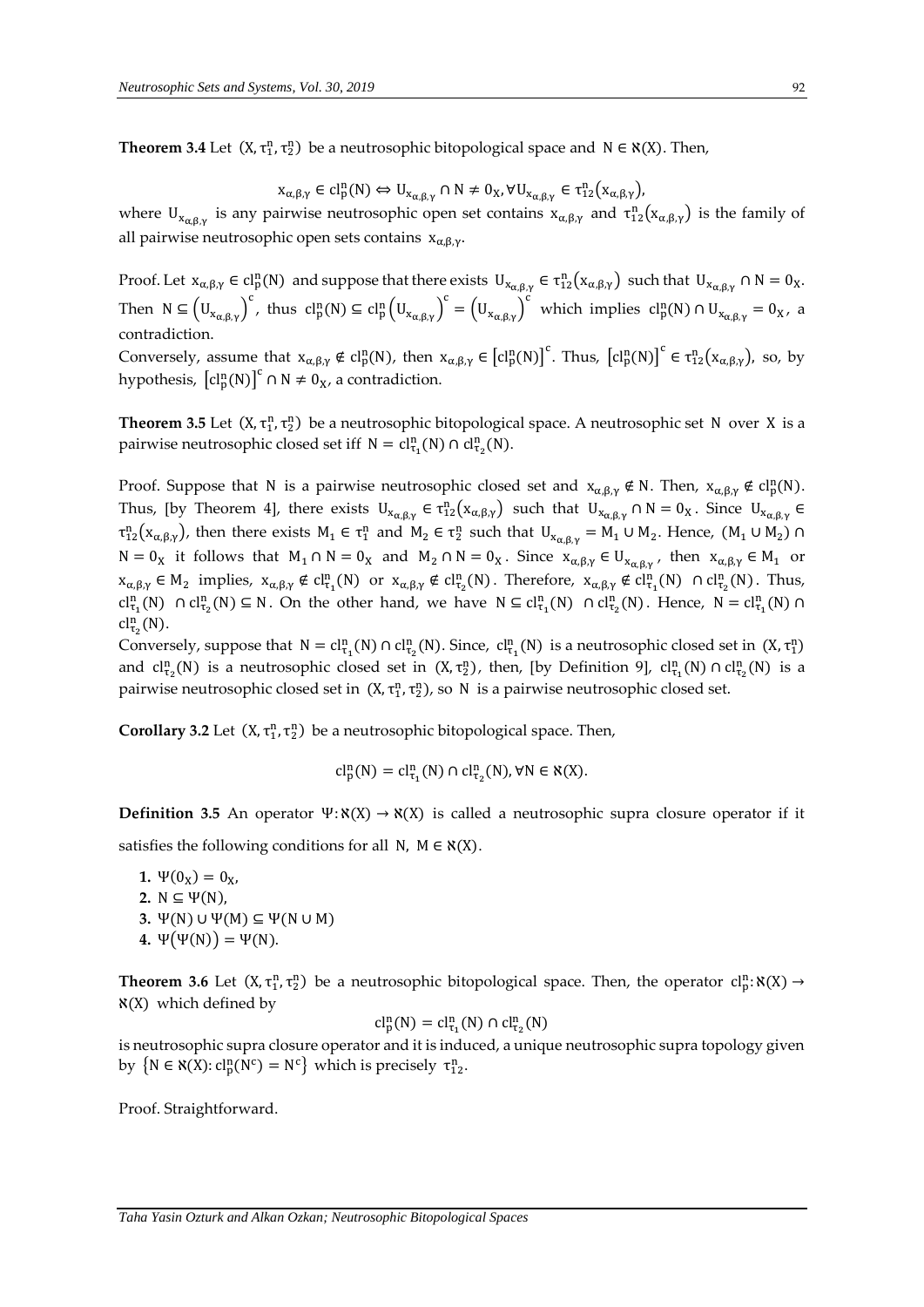**Definition 3.6** Let  $(X, \tau_1^n, \tau_2^n)$  be a neutrosophic bitopological space and  $N \in \mathcal{X}(X)$ . The pairwise neutrosophic interior of N, denoted by  $int_{p}^{n}(N)$ , is the neutrosophic union of all pairwise neutrosophic open subsets of N, i.e.,

$$
int_{p}^{n}(N) = \cup \{M \in \tau_{12}^{n}: M \subseteq N\}.
$$

Obviously,  $int_{p}^{n}(N)$  is the biggest pairwise neutrosophic open set contained in N.

**Example 3.3** Let  $(X, \tau_1^n, \tau_2^n)$  be the same as in Example 1 and M = {⟨a, 0.3,0.4,0.2⟩,⟨b, 0.5,0.7,0.1⟩,⟨c, 0.8,0.7,0.3⟩} be a neutrosophic set over X. Then the pairwise neutrosophic open sets which containing in M are  $N_3$ ,  $M_1$ ,  $N_3 \cup M_1$  and  $0_X$ . Therefore,

int<sup>p</sup> n (M) = N<sup>3</sup> ∪ M<sup>1</sup> ∪ (N<sup>3</sup> ∪ M<sup>1</sup> ) ∪ 0<sup>X</sup> = N<sup>3</sup> ∪ M<sup>1</sup> = {⟨a, 0.3,0.2,0.3⟩,⟨b, 0.2,0.5,0.4⟩,⟨c, 0.5,0.2,0.4⟩}.

**Theorem 3.7** Let  $(X, \tau_1^n, \tau_2^n)$  be a neutrosophic bitopological space and  $N, M \in \mathcal{X}(X)$ . Then,

- **1.**  $int_{p}^{n}(0_{X}) = 0_{X}$  and  $int_{p}^{n}(1_{X}) = 1_{X}$ ,
- **2.** int<sub>p</sub><sup>n</sup>(N)  $\subseteq$  N,
- **3.** N is a pairwise neutrosophic open set iff  $int_{p}^{n}(N) = N$ ,
- 4.  $N \subseteq M \Rightarrow \text{int}_p^n(N) \subseteq \text{int}_p^n(M)$ ,
- **5.**  $int_{p}^{n}(N \cap M) \subseteq int_{p}^{n}(N) \cap int_{p}^{n}(M)$ ,
- **6.**  $int_{p}^{n} [int_{p}^{n}(N)] = int_{p}^{n}(N)$ .
- Proof. Starightforward.

**Theorem 3.8** Let  $(X, \tau_1^n, \tau_2^n)$  be a neutrosophic bitopological space and  $N \in \aleph(X)$ . Then,  $x_{\alpha,\beta,\gamma} \in$  $int_{p}^{n}(N) \Leftrightarrow \exists U_{x_{\alpha,\beta,\gamma}} \in \tau_{12}^{n}(x_{\alpha,\beta,\gamma})$  such that  $U_{x_{\alpha,\beta,\gamma}} \subseteq N$ .

Proof. Starightforward.

**Theorem 3.9** Let (X, τ<sup>n</sup><sub>1</sub>, τ<sup>n</sup><sub>2</sub>) be a neutrosophic bitopological space. A neutrosophic set N over X is a pairwise neutrosophic open set iff  $N = int_{\tau_1}^n(N) \cup int_{\tau_2}^n(N)$ .

Proof. Let N be a pairwise neutrosophic open set. Since,  $int_{\tau_i}^n(N) \subseteq N$ ,  $i = 1,2$ , then  $int_{\tau_1}^n(N) \cup$  $int_{\tau_2}^n(N) \subseteq N$ . Now, let  $x_{\alpha,\beta,\gamma} \in N$ . Then, there exists  $U^1_{x_{\alpha,\beta,\gamma}} \in \tau_1^n$  such that  $U^1_{x_{\alpha,\beta,\gamma}} \subseteq N$  or there exists  $U^2_{x_{\alpha,\beta,\gamma}} \in \tau_2^n$  such that  $U^2_{x_{\alpha,\beta,\gamma}} \subseteq N$ , thus  $x_{\alpha,\beta,\gamma} \in \text{int}_{\tau_1}^n(N)$  or  $x_{\alpha,\beta,\gamma} \in \text{int}_{\tau_2}^n(N)$ . Hence,  $x_{\alpha,\beta,\gamma} \in \text{int}_{\tau_1}^n(N)$  U  $int_{\tau_2}^n(N)$ . Therefore,  $N = int_{\tau_1}^n(N) \cup int_{\tau_2}^n(N)$ .

Coversely, since  $int_{\tau_1}^n(N)$  is a neutrosophic open set in  $(X, \tau_1^n)$  and  $int_{\tau_2}^n(N)$  is a neutrosophic open set in  $(X, \tau_2^n)$ , then, [by Definition 8],  $int_{\tau_1}^n(N) \cup int_{\tau_2}^n(N)$  is a pairwise neutrosophic open set in  $(X, \tau_1^n, \tau_2^n)$ . Thus, N is a pairwise neutrosophic open set.

**Corollary 3.3** Let  $(X, \tau_1^n, \tau_2^n)$  be a neutrosophic bitopological space. Then,

$$
\mathrm{int}_p^n(N) = \mathrm{int}_{\tau_1}^n(N) \cup \mathrm{int}_{\tau_2}^n(N).
$$

**Definition 3.7** An operator I:  $\aleph(X) \rightarrow \aleph(X)$  is called a neutrosophic supra interior operator if it satisfies the following conditions for all N,  $M \in \mathcal{R}(X)$ .

**1.**  $I(0_X) = 0_X$ , 2.  $I(N) \subseteq N$ , **3.** I(N ∩ M) ⊆ I(N) ∩ I(M) **4.**  $I(I(N)) = I(N)$ .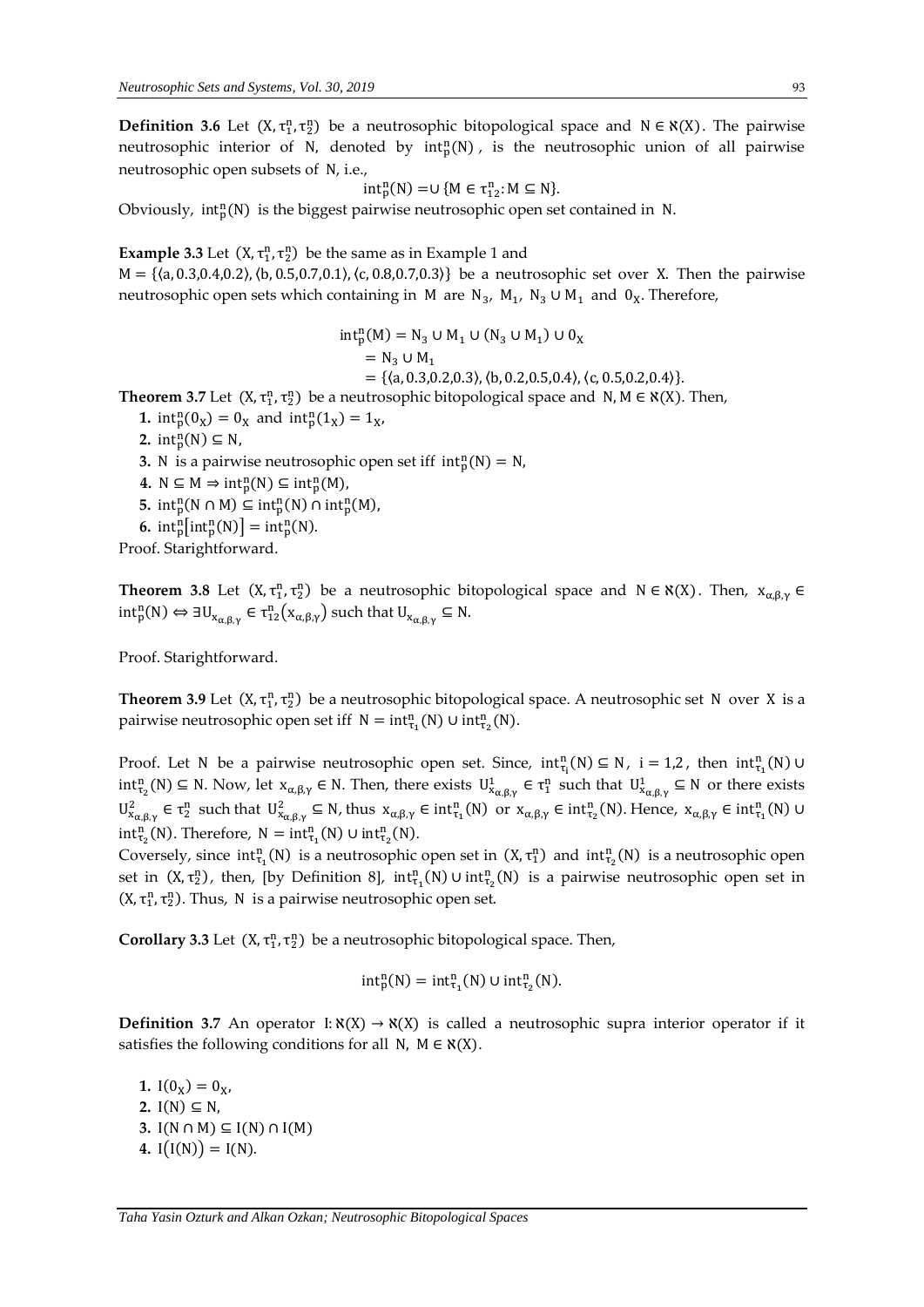**Theorem 3.10** Let  $(X, \tau_1^n, \tau_2^n)$  be a neutrosophic bitopological space. Then, the operator  $int_p^n : \aleph(X) \to$  $x(X)$  which defined by

$$
\mathrm{int}^n_p(N) = \mathrm{int}^n_{\tau_1}(N) \cup \mathrm{int}^n_{\tau_2}(N)
$$

is neutrosophic supra interior operator and it is induced, a unique neutrosophic supra topology given by  $\{N \in \mathcal{N}(X) : \text{int}_p^n(N) = N\}$  which is precisely  $\tau_{12}^n$ .

Proof. Straightforward.

**Theorem 3.11** Let  $(X, \tau_1^n, \tau_2^n)$  be a neutrosophic bitopological space and  $N \in \aleph(X)$ . Then, **1.**  $int_{p}^{n}(N) = (cl_{p}^{n}(N^{c}))^{c}$ . 2.  $cl_p^n(N) = (int_p^n(N^c))^c$ .

Proof. Starightforward.

**Definition 3.8** Let  $(X, \tau_1^n, \tau_2^n)$  be a neutrosophic bitopological space,  $N \in \aleph(X)$  and  $x_{\alpha,\beta,\gamma} \in \aleph(X)$ . Then N is said to be a pairwise neutrosophic neighborhood of  $x_{\alpha,\beta,\gamma}$ , if there exists a pairwise neutrosophic open set U such that  $x_{\alpha,\beta,\gamma} \in U \subseteq N$ . The family of pairwise neutrosophic neighborhood of neutrosophic point  $x_{\alpha,\beta,\gamma}$  denoted by  $N_{\tau^n_{12}}(x_{\alpha,\beta,\gamma})$ .

**Theorem 3.12** Let  $(X, \tau_1^n, \tau_2^n)$  be a neutrosophic bitopological space and  $N \in \aleph(X)$ . Then N is pairwise neutrosophic open set iff N is a pairwise neutrosophic neighborhood of its neutrosophic points.

Proof. Let N be a pairwise neutrosophic open set and  $x_{\alpha,\beta,\gamma} \in N$ . Then  $x_{\alpha,\beta,\gamma} \in N \subseteq N$ . Therefore N is a pairwise neutrosophic neighborhood of  $x_{\alpha,\beta,\gamma}$  for each  $x_{\alpha,\beta,\gamma} \in N$ .

Conversely, suppose that N is a pairwise neutrosophic neighborhood of its neutrosophic points and  $x_{\alpha,\beta,\gamma} \in N$ . Then there exists a pairwise neutrosophic open set U such that  $x_{\alpha,\beta,\gamma} \in U \subseteq N$ . Since

$$
N=\underset{x_{\alpha,\beta,\gamma}\in N}{\text{U}}\left\{x_{\alpha,\beta,\gamma}\right\}\subseteq \underset{x_{\alpha,\beta,\gamma}\in N}{\text{U}}\underset{x_{\alpha,\beta,\gamma}\in N}{\text{U}}\text{U}\underset{x_{\alpha,\beta,\gamma}\in N}{\text{U}}\text{N}=\text{N}
$$

it follows that N is an union of pairwise neutrosophic open sets. Hence, N is a pairwise neutrosophic open set.

**Proposition 3.2** Let  $(X, \tau_1^n, \tau_2^n)$  be a neutrosophic bitopological space and  $\{N_{\tau_{12}^n}(x_{\alpha,\beta,\gamma}) : x_{\alpha,\beta,\gamma} \in \mathfrak{K}(X)\}$  be a system of pairwise neutrosophic neighborhoods. Then,

- **1.** For every  $N \in N_{\tau_{12}^n}(X_{\alpha,\beta,\gamma}), X_{\alpha,\beta,\gamma} \in N;$
- **2.**  $N \in N_{\tau_{12}^n}(X_{\alpha,\beta,\gamma})$  and  $N \subseteq M \Rightarrow M \in N_{\tau_{12}^n}(X_{\alpha,\beta,\gamma});$
- **3.** N  $\in$  N<sub>τ<sup>n</sup><sub>12</sub></sub>( $X_{\alpha,\beta,\gamma}$ )  $\Rightarrow$  ∃M  $\in$  N<sub>τ<sup>n</sup><sub>12</sub></sub>( $X_{\alpha,\beta,\gamma}$ ) such that M  $\subseteq$  N and M  $\in$  N<sub>τn</sub><sub>12</sub> ( $Y_{\alpha',\beta',\gamma'}$ ), for every  $y_{\alpha',\beta',\gamma'} \in M$ .

Proof. Proofs of 1 and 2 are straightforward.

3. Let N be a pairwise neutrosophic neighborhood of  $x_{\alpha,\beta,\gamma}$ , then there exists a pairwise neutrosophic open set  $M \in \tau_{12}^n$  such that  $x_{\alpha,\beta,\gamma} \in M \subseteq N$ . Since  $x_{\alpha,\beta,\gamma} \in M \subseteq M$  can be written, then  $M \in$  $N_{\tau_{12}^n}(x_{\alpha,\beta,\gamma})$ . From the Theorem 12, if M is pairwise neutrosophic open set then N is a pairwise neutrosophic neighborhood of its neutrosophic points, i.e.,  $M\in N_{\tau_{12}^{\rm n}}\big(y_{\alpha',\beta',\gamma'}\big)$ , for every  $y_{\alpha',\beta',\gamma'}\in$ M.

**Remark 3.2** Generally,  $N, M \in N_{\tau_{12}^n}(X_{\alpha,\beta,\gamma}) \Rightarrow N \cap M \notin N_{\tau_{12}^n}(X_{\alpha,\beta,\gamma})$ . Actually, if  $N, M \in N_{\tau_{12}^n}(X_{\alpha,\beta,\gamma})$ , there exist  $U_1, U_2 \in \tau_{12}^n$  such that  $x_{\alpha,\beta,\gamma} \in U_1 \subseteq N$  and  $x_{\alpha,\beta,\gamma} \in U_2 \subseteq M$ . But  $U_1 \cap U_2$  need not be a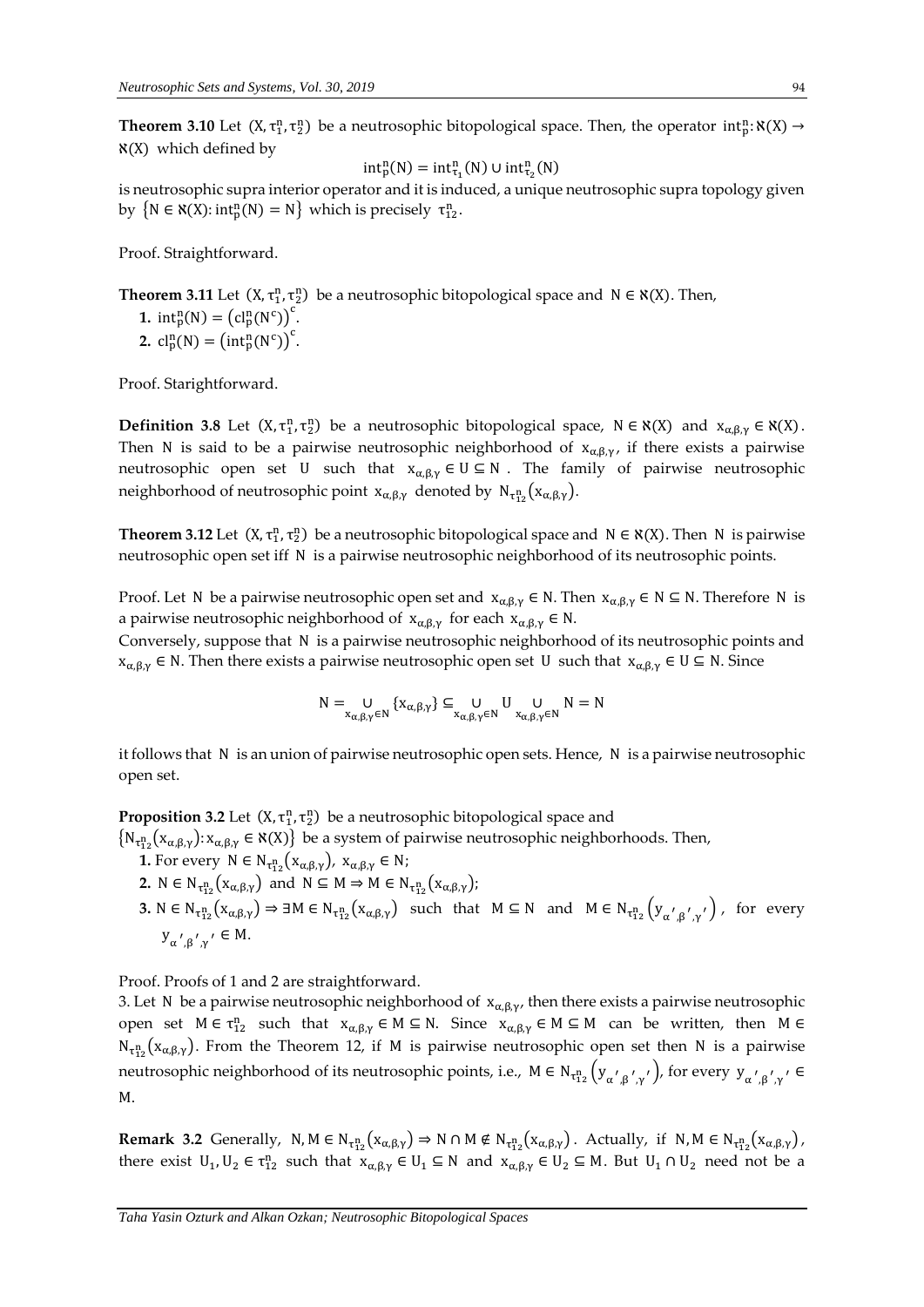pairwise neutrosophic open set . Therefore, N ∩ M need not be a pairwise neutrosophic neighborhood of  $x_{\alpha,\beta,\gamma}$ .

**Theorem 3.13** Let  $(X, \tau_1^n, \tau_2^n)$  be a neutrosophic bitopological space. Then

$$
N_{\tau_{12}^n}(x_{\alpha,\beta,\gamma}) = N_{\tau_1^n}(x_{\alpha,\beta,\gamma}) \cup N_{\tau_2^n}(x_{\alpha,\beta,\gamma})
$$

for each  $x_{\alpha,\beta,\gamma} \in \aleph(X)$ .

Proof. Let  $x_{\alpha,\beta,\gamma} \in \aleph(X)$  be any neutrosophic point and  $N \in N_{\tau_{12}^n}(x_{\alpha,\beta,\gamma})$ . Then there exists a pairwise neutrosophic open set  $M \in \tau_{12}^n$  such that  $x_{\alpha,\beta,\gamma} \in M \subseteq N$ . If  $M \in \tau_{12}^n$ , there exist  $M_1 \in \tau_1^n$  and  $M_2 \in \tau_2^n$ such that  $M = M_1 \cup M_2$ . Since  $x_{\alpha,\beta,\gamma} \in M = M_1 \cup M_2$ , then  $x_{\alpha,\beta,\gamma} \in M_1$  or  $x_{\alpha,\beta,\gamma} \in M_2$ . So,  $x_{\alpha,\beta,\gamma} \in M_1 \subseteq M_2$  $M \subseteq N$  or  $x_{\alpha,\beta,\gamma} \in M_2 \subseteq M \subseteq N$ . In this case,  $N \in N_{\tau_1^n}(x_{\alpha,\beta,\gamma})$  or  $N \in N_{\tau_2^n}(x_{\alpha,\beta,\gamma})$ , i.e.,  $N \in N_{\tau_1^n}(x_{\alpha,\beta,\gamma})$   $\cup$  $N_{\tau_2^n}(x_{\alpha,\beta,\gamma}).$ 

Conversely, suppose that  $N \in N_{\tau_1^n}(x_{\alpha,\beta,\gamma}) \cup N_{\tau_2^n}(x_{\alpha,\beta,\gamma})$ . Then  $N \in N_{\tau_1^n}(x_{\alpha,\beta,\gamma})$  or  $N \in N_{\tau_2^n}(x_{\alpha,\beta,\gamma})$ . Hence, there exists  $x_{\alpha,\beta,\gamma} \in M_1 \in \tau_1^n$  or  $x_{\alpha,\beta,\gamma} \in M_2 \in \tau_2^n$  such that  $x_{\alpha,\beta,\gamma} \in M_1 \subseteq N$  and  $x_{\alpha,\beta,\gamma} \in M_2 \subseteq N$ N. As a result,  $x_{\alpha,\beta,\gamma} \in M_1 \cup M_2 = M \subseteq N$  such that  $M \in \tau_{12}^n$  i.e.,  $N \in N_{\tau_{12}^n}(x_{\alpha,\beta,\gamma})$ .

**Definition 3.9** An operator  $v: \aleph(X) \to \aleph(X)$  is called a neutrosophic supra neighborhood operator if it satisfies the following conditions for all N,  $M \in \mathcal{N}(X)$ .

**1.**  $\forall N \in \nu(x_{\alpha,\beta,\gamma}), x_{\alpha,\beta,\gamma} \in N;$ **2.** N ∈  $\nu(x_{\alpha,\beta,\gamma})$  and N ⊆ M  $\Rightarrow$  M ∈  $\nu(x_{\alpha,\beta,\gamma})$ ; **3.**  $N \in \nu(x_{\alpha,\beta,\gamma}) \Rightarrow \exists M \in \nu(x_{\alpha,\beta,\gamma})$  such that  $N \subseteq M$  and  $M \in \nu(y_{\alpha',\beta',\gamma'})$ ,  $y_{\alpha',\beta',\gamma'} \in M$ .

**Theorem 3.14** Let  $(X, \tau_1^n, \tau_2^n)$  be a neutrosophic bitopological space. Then, the operator  $N_{\tau_{12}^n} : \aleph(X) \to$ ℵ(X) which defined by

$$
N_{\tau_{12}^n}(x_{\alpha,\beta,\gamma}) = N_{\tau_1^n}(x_{\alpha,\beta,\gamma}) \cup N_{\tau_2^n}(x_{\alpha,\beta,\gamma})
$$

is neutrosophic supra neighboorhod operator and it is induced, a unique neutrosophic supra topology given by  $\{N \in \aleph(X) : \forall x_{\alpha,\beta,\gamma} \in \text{Nfor} N \in N_{\tau_{12}^n}(x_{\alpha,\beta,\gamma})\}$  which is precisely  $\tau_{12}^n$ .

#### **4. Conclusions**

In this paper, neutrosophic bitopological spaces are presented. By defining open (closed) sets, interior, closure and neighbourhood systems, fundamentals theorems for neutrosophic bitopological spaces are proved and some examples on the subject are given. This paper is just a beginning of a new structure and we have studied a few ideas only, it will be necessary to carry out more theoretical research to establish a general framework for the practical application. In the future, using these notions, various classes of mappings on neutrosophic bitopological space, separation axioms on the neutrosophic bitopological spaces and many researchers can be studied

#### **Acknowledgements**

The authors are highly grateful to the Referees for their constructive suggestions.

#### **Conflicts of Interest**

The authors declare no conflict of interest.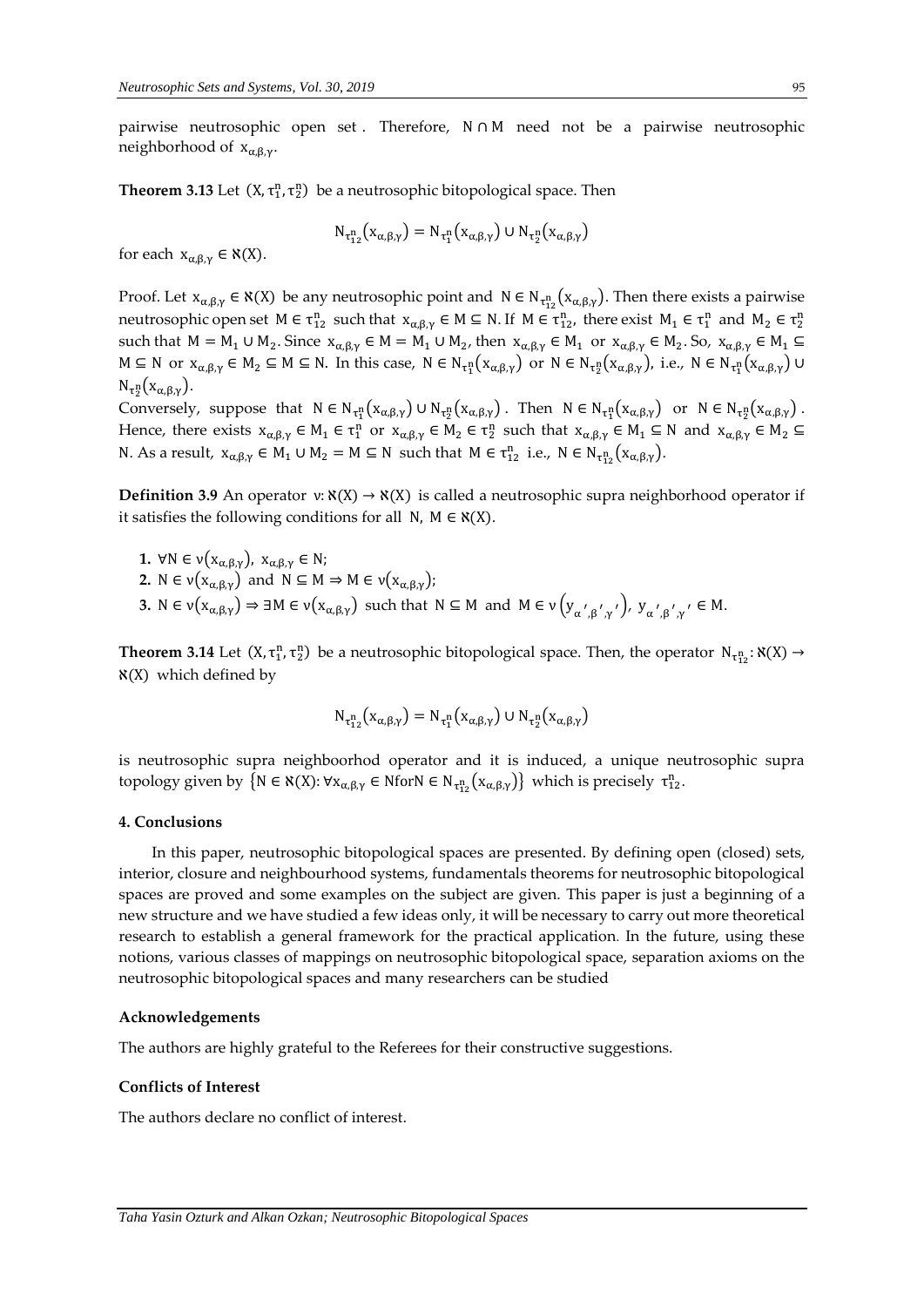## **References**

- 1. Atanassov K. (1986). Intuitionistic fuzzy sets. *Fuzzy Sets and Systems*, 20, 87-96.
- 2. Bayramov S., Gunduz Aras C. (2014). On intuitionistic fuzzy soft topological spaces. *TWMS J. Pure Appl. Math.*, 5(1), 66–79.
- 3. Bera T., Mahapatra N. K. (2016). On neutrosophic soft function. *Ann. Fuzzy Math. Inform.*, 12(1), 101– 119.
- 4. Bera T., Mahapatra N. K. (2017). Introduction to neutrosophic soft topological space. *Opsearch*, 54(4), 841–867.
- 5. Cagman N., Karatas S., Enginoglu S. (2011). Soft topology. *Comput. Math. Appl*., 351–358.
- 6. Chang C. L. (1968). Fuzzy topological spaces. *J. Math. Anal. Appl*., 24(1), 182–190.
- 7. Coker D. (1996). A note on intuitionistic sets and intuitionistic points. *Tr. J. of Mathematics*, 20, 343-351.
- 8. Deli I., Broumi S. (2015). Neutrosophic soft relations and some properties. *Ann. Fuzzy Math. Inform*., 9(1), 169–182.
- 9. Gündüz Aras C., Öztürk T. Y., Bayramov S. (2019). Seperation axioms on neutrosophic soft topological spaces. *Turk. J. Math*. 43, 498-510.
- 10. Ittanagi, B. M. (2014). Soft bitopological spaces. *International Journal of Computer Applications*, 107(7), 1- 4.
- 11. Jayaparthasarathy, G., Flower, V. F., & Dasan, M. A. (2019). Neutrosophic Supra Topological Applications in Data Mining Process. *Neutrosophic Sets & Systems*, 27.
- 12. Kandil, A., Nouh, A. A., & El-Sheikh, S. A. (1995). On fuzzy bitopological spaces. *Fuzzy sets and systems*, 74(3), 353-363.
- 13. Kelly, J. C. (1963). Bitopological spaces. Proceedings of the London Mathematical Society, 3(1), 71-89.
- 14. Maji P. K. (2013). Neutrosophic soft set. *Ann. Fuzzy Math. Inform*., 5(1), 157–168.
- 15. Mohana K , Christy V., (2019) F. Smarandache: [On Multi-Criteria Decision Making problem via](http://fs.unm.edu/NSS/OnMultiCriteriaDecisionMaking.pdf)  [Bipolar Single-Valued](http://fs.unm.edu/NSS/OnMultiCriteriaDecisionMaking.pdf) Neutrosophic Settings , *Neutrosophic Sets and Systems*, vol. 25, pp. 125- 135. DOI: [10.5281/zenodo.2631512](https://zenodo.org/record/2631512#.XKkqC6SxXIU)
- 16. Molodtsov D. (1999). Soft Set Theory-First Results. *Comput. Math. Appl*., 37, 19-31.
- 17. Nabeeh, N. A., Abdel-Basset, M., El-Ghareeb, H. A., & Aboelfetouh, A. (2019). Neutrosophic multicriteria decision making approach for iot-based enterprises. IEEE Access, 7, 59559-59574.
- 18. Nabeeh, N. A., Smarandache, F., Abdel-Basset, M., El-Ghareeb, H. A., & Aboelfetouh, A. (2019). An integrated neutrosophic-topsis approach and its application to personnel selection: A new trend in brain processing and analysis. IEEE Access, 7, 29734-29744.
- 19. Narmada Devi R., Dhavaseelan R., Jafari S., (2017). [On Separation Axioms in an Ordered](http://fs.unm.edu/NSS/OnSeparationAxioms.pdf)  [Neutrosophic Bitopological Space,](http://fs.unm.edu/NSS/OnSeparationAxioms.pdf) *Neutrosophic Sets and Systems*, vol. 18, pp. 27- 36. <http://doi.org/10.5281/zenodo.1175170>
- 20. Riad K. Al-Hamido, (2018). [Neutrosophic Crisp Bi-Topological Spaces,](http://fs.unm.edu/NSS/NeutrosophicCrispBiTopologicalSpaces.pdf) *Neutrosophic Sets and Systems*, vol. 21, pp. 66-73. <https://doi.org/10.5281/zenodo.1408695>
- 21. Saha, A., Broumi S. (2019) [New Operators on Interval Valued Neutrosophic Sets,](http://fs.unm.edu/NSS/NewOperatorsonIntervalValuedNeutrosophic.pdf) *Neutrosophic Sets and Systems,* vol. 28, pp. 128-137. DOI: [10.5281/zenodo.3382525](https://zenodo.org/record/3382525#.XWpCDnuxXIU)
- 22. Salma A. A., Alblowi S.A. (2012). Neutrosophic set and neutrosophic topological spaces. *IOSR J. Math.*, 3(4), 31–35.